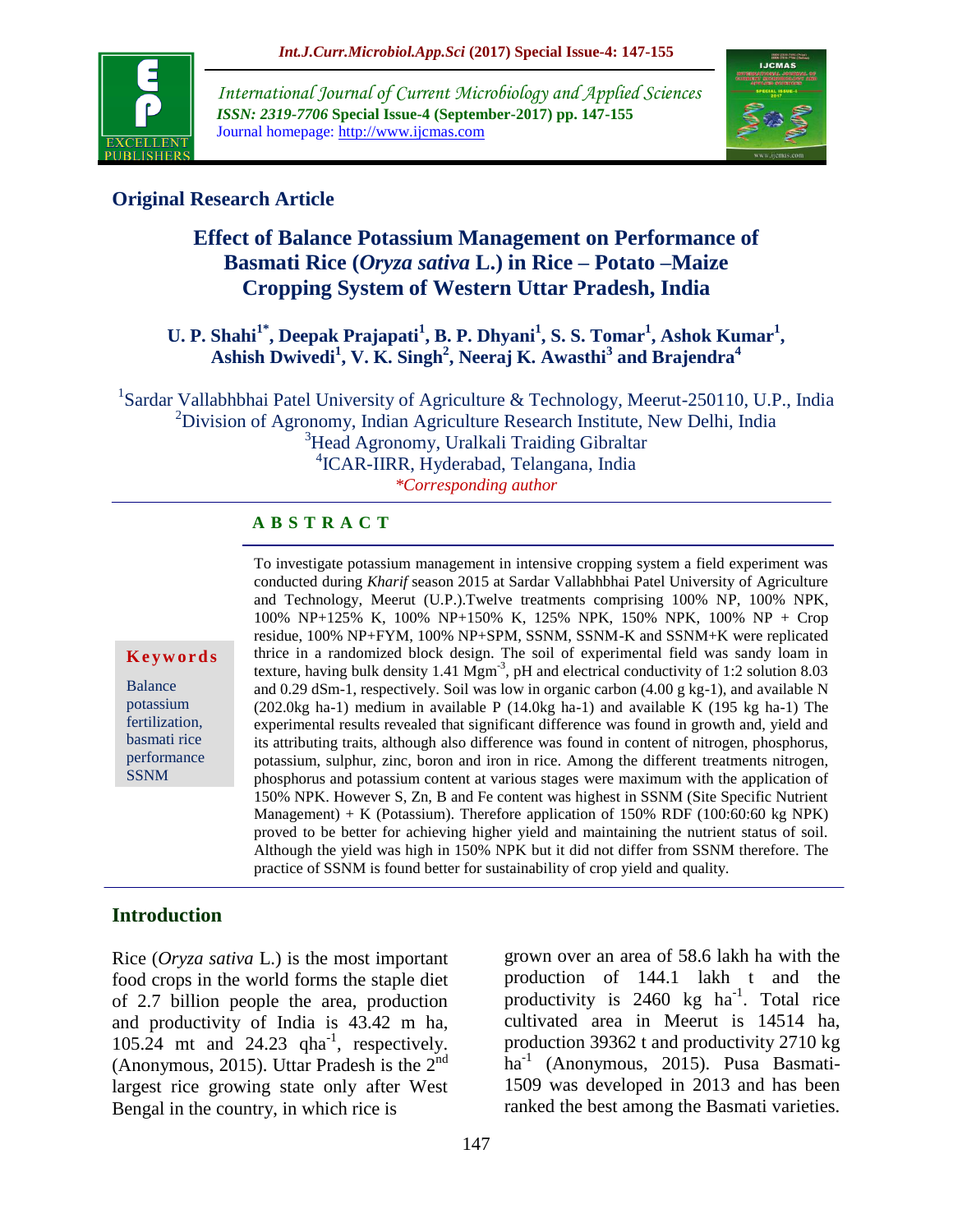The rice-potato-maize is a dominant cropping sequence being followed in western Uttar Pradesh. Potassium is the third essential plant nutrient along with N and P. Its availability to plants depends upon the concentration of K in soil solution and on exchange sites. Potassium is essential for enzyme activation, charge balance and osmotic regulation in plants. It is present in cation form in plant cell to maintain ionic balance and up to 10% of plant dry matter is made up of K (Marschner, 1995). Its ease of access to plants depends upon its status in soil solution, exchangeable K and rate of exchange of K from exchangeable form to soil solution form (Wakeel, 2011).

Specific functions that occur in cytoplasm require small amount of potassium while a major portion (90%) of K is present in vacuole where it acts as an osmotic contributing to extension growth of plants (Wakeel *et al.,* 2011). High K contents in plant tissue increase its resistant to sudden environmental variations like temperature stress, rain in late season, cold and frost (Cakmak, 2005). Potassium accumulation in the plant tissue also decreases damage to plant in response to osmotic stress and physiological burdens (Rajkumara, 2008). Deficiency system appears on younger leaves and finally plant can die (Tiwari, 2000). Thus poor nutrient management due to lack of proper and balanced use of chemical fertilizers including micronutrients is one of the factor responsible for low yields and poor grain quality of basmati rice. Balance site specific nutrient management in combination with micronutrients which break the yield barrier which is similarly reported by Kumar *et al.,* (2015). The rice quality such as crude protein, zinc and iron is calculated on the basis of plant nutrients content in grain. Supply of plant nutrients in balanced and sufficient quantity is essential to sustain its productivity on long-term basis. Plants require potassium (K) in large

148

quantity. Decline in crop productivity due to lack of K supply was reported even in K rich soils Srinivasarao *et al.,* 2011, Singh and Wanjari, 2012).Therefore, the present study was carried out to investigate the Effect of balance potassium fertilization management on performance of basmati rice in rice – potato –maize cropping system

### **Materials and Methods**

### **Site description**

This research was conducted at Crop Research Centre (CRC) of Sardar Vallabhbhai Patel University of Agriculture and Technology, Meerut (U.P.) during the *kharif* season of 2015, which is located at a latitude of  $29^0 40'$  N and longitude of  $77^0 42'$ E and at an altitude of 237 m amsl. Meerut lies in the heart of Western Uttar Pradesh and has semi-arid to sub-tropical climate. The experiment was laid in randomized block design (RBD) with twelve treatments comprising 100% NP, 100% NPK, 100% NP+125% K, 100% NP+150% K, 125% NPK,  $150\%$  NPK,  $100\%$  NP + Crop residue, 100% NP+FYM, 100% NP + SPM, SSNM,  $SSNM-K$  and  $SSNM + K$  and three replication. The size of each plot was 5X3 m<sup>2</sup>. All recommended package of practices were followed during the experiment. The weather data for the experimental period recorded at the meteorological observatory of SVPUA&T, Meerut during the crop growing season. Soil samples from a depth of 0-15 cm were collected from each plot of the experiment prior to transplanting and a composite sample was drawn for determining its physical and chemical properties of soils are BD (Mgm<sup>-3</sup>) 1.41, textural classsandy loam soil, O.C (4.00 g  $kg<sup>-1</sup>$ ), pH (8.03), EC (dS m<sup>-1</sup>) 0.29, Available N (kg ha<sup>-1</sup>) 202.0, Available P (kg ha<sup>-1</sup>) 14.25, Available K (kg ha<sup>-1</sup>) 195.0. Observed related to growth parameter viz. plant height, number of tillers.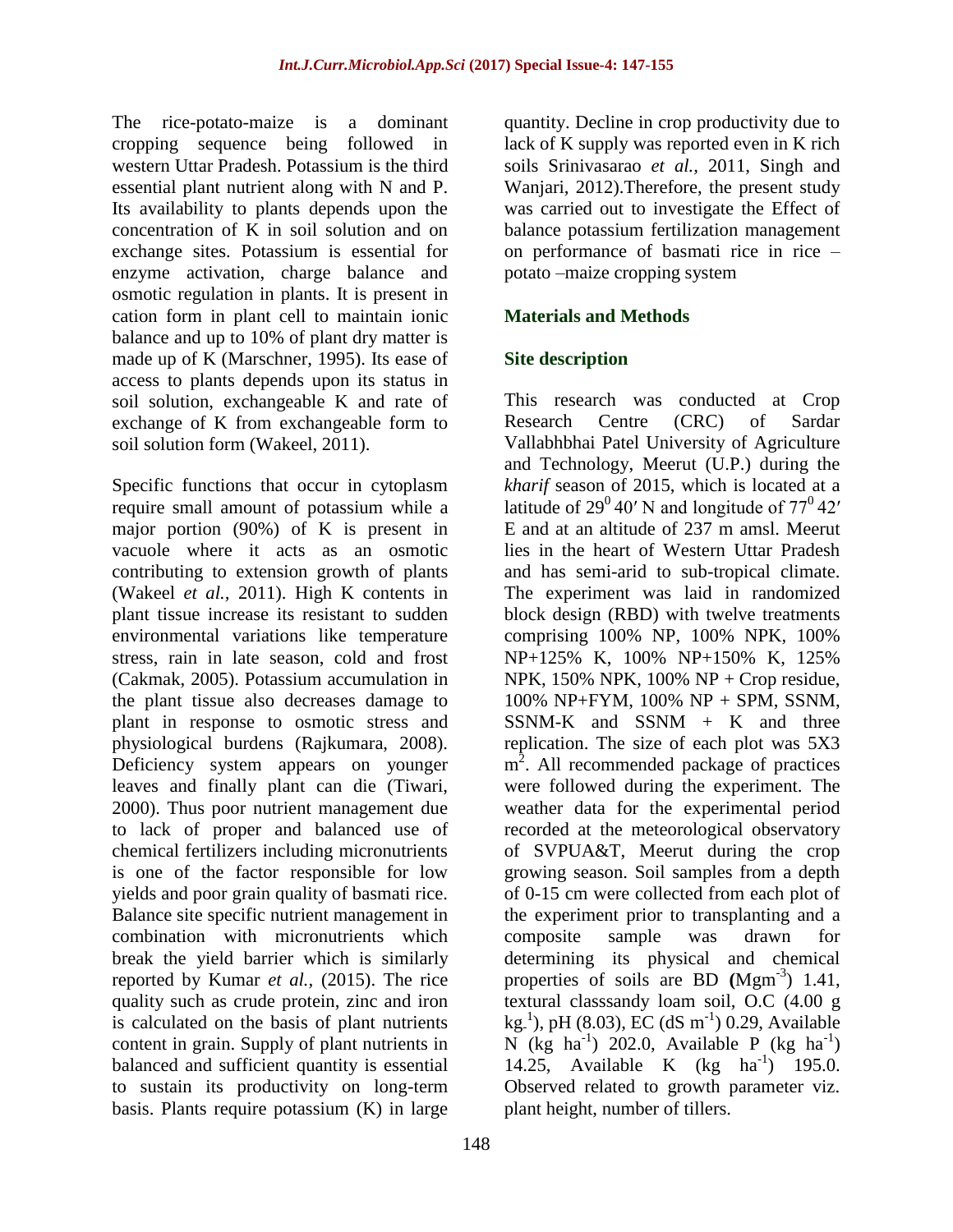#### **Data collection**

Growth parameters at harvest stage were recorded by selecting five hills randomly from observation row of each plot. Test weight (g) one thousand filled grains from each plot samples were counted and weighed on electronic balance and their weight was expressed in grams. Quality of rice determined by amount of content changed over RDF (recommended dose of fertilizer) in the form of protein, zinc and iron.

#### **Plant sampling and analysis**

The plants measured for growth and yield were used for analyzing the N, P and K content in plant (at 30 and 60 DAT, grains and straw). The samples were dried at 70 °C in a hot air oven. The dried samples were ground in a stainless steel Thomas Model 4 Wiley ® Mill. The N content in plant was determined by digesting the samples in sulfuric acid (H2SO4), followed by analysis of total N by the Kjeldahl method (Page, 1982) using a Kjeltec™ 8000 auto analyzer (FOSS Company, Denmark) and then multiply with 5.73 for protein content in maize (AOAC, 1960). The uptake of the nutrients was calculated by multiplying the nutrient content (%) by respective yield (kg ha<sup>1</sup>) and was divided by 100 to get the uptake values in  $kg$  ha<sup>1</sup>. The P content in plant was determined by the vanadomolybdo-phosphoric yellow colour method and the K content was analyzed in di-acid (HNO3 and HClO4) digests by the flame photometeric method (Page, 1982).

Zinc and Fe  $(mg kg^{-1})$  was determined DTPA extra ctant and estimated on atomic absorption spectrophotometer (GBC Avanta PM Modal) and Boron (mg kg<sup>-1</sup>) was determined by Azomethine-H Colour Method (Lindsay and Norvell, 1978).

#### **Statistical analysis**

The data on growth, yield, total nutrient uptake, soil nutrients status and economic analysis was recorded as per the standard procedure. The data obtained were subjected to statistical analysis as outlined by Gomez and Gomez (1984). The treatment differences were tested by using "F" test and critical differences (at 5% probability).

#### **Results and Discussion**

### **Growth and yield attributes**

It was found that maximum plant height was recorded with the application 150% NPK  $(T<sub>6</sub>)$  that was significantly higher than the other treatments except  $T_5$ ,  $T_{10}$  and  $T_{12}$ . Neither the deletion of potassium from RDF NPK nor the addition of super optimal level of potassium resulted any significant effect over 100% NPK. Plamt height differ significantly due to additional application of 25 and 50 % NPK over 100% NPK. Number of tillers differ from 51.15 to 62.87. Maximum number of tillers 62.87 recorded in  $T_6$  was significantly higher than the treatments except  $T_5$ ,  $T_{10}$ ,  $T_{11}$  and  $T_{12}$ . It was because experimental soil was deficient in nitrogen, therefore when additional application of nitrogen was applied, it responded in term of taller plant, more number of effective tillers. Nitrogen is an integral part of chlorophyll, it stimulates chlorophyll synthesis hence it accelerate rate of assimilation (photosynthesis) which finally results improvement in grain quality in term of protein content, similar results have been reported by Singh *et al.,* (1999). Organic sources did not result any significant effect on growth parameter. Nutrient application on SSNM based in various treatments produce significantly higher number of tillers in  $T_{10}$ than  $T_2$ . Since the soil was deficit in nitrogen,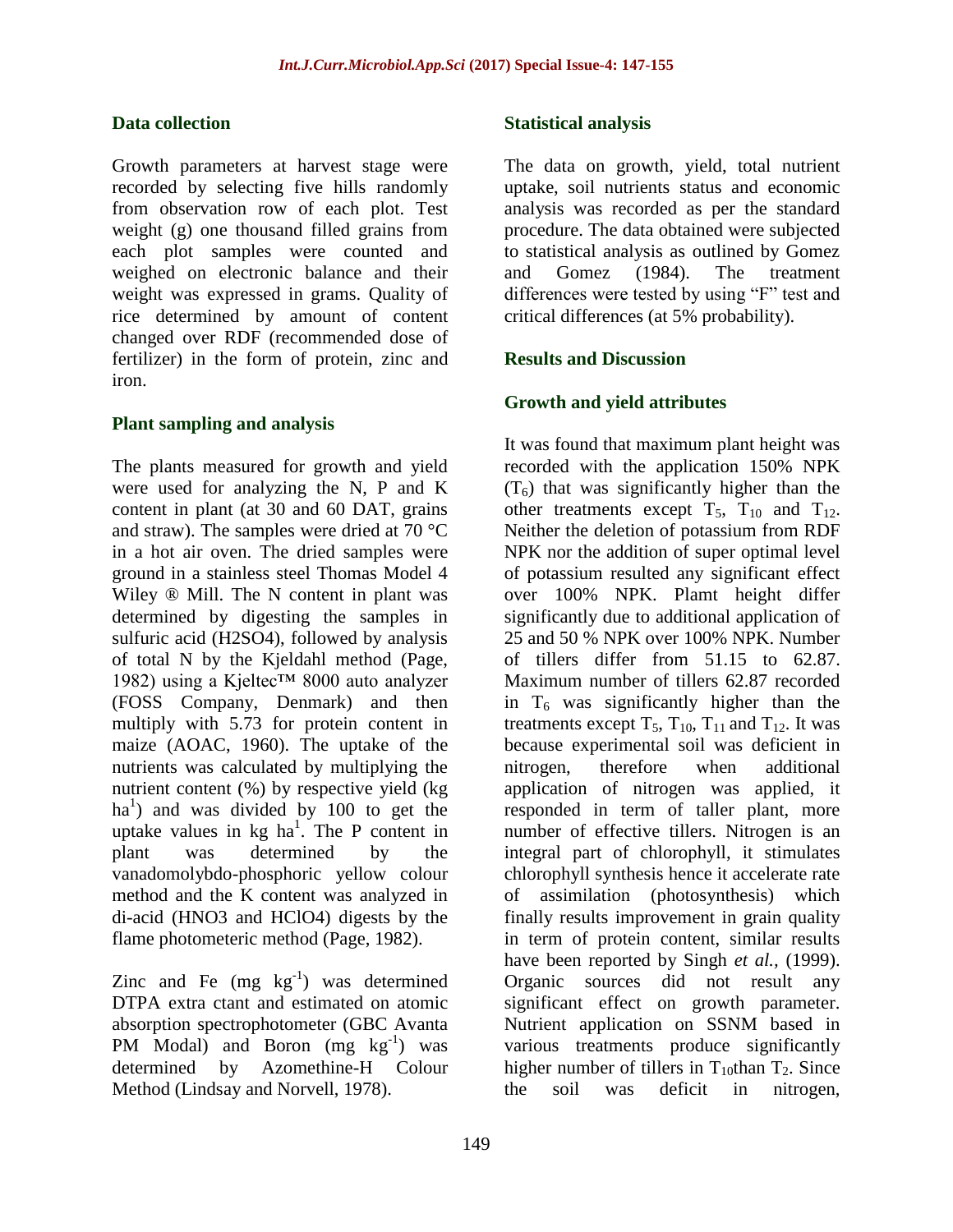recommended dose of nitrogen was not enough to fulfill the requirement of nitrogen for growth therefore the response of plant height and number of tillers to additional application of nitrogen over recommended dose is well accepted. Balance application of nutrients to the plants. SSNM practice showed positive and favorable effect on improving almost all the growth attributes of rice varieties (Shanker *et al.,* 2014).

## **Yield and harvest index**

The Grain yield differs from 24.0 to 42.76 q ha<sup>-1</sup>.Maximum grain yield 42.76 qha<sup>-1</sup> produced with the application of 150% NPK  $(T<sub>6</sub>)$  that was significantly higher than the treatments except  $T_5$ ,  $T_{10}$ ,  $T_{11}$  and  $T_{12}$ (Table1). A significant effect reduction of 25% in grain yield was noticed due to skipping of potassium from RDF. Significant increase in grain yield was noticed due to super optimal application of potassium or NPK over RDF.

At harvest rice straw yield differ from 36.11 to  $64.14$  q ha<sup>-1</sup>. The highest straw yield 64.14 q  $ha^{-1}$  recorded with the application 150% NPK  $(T_6)$  was significantly higher than the treatment except  $T_5$ ,  $T_{10}$  and  $T_{12}$ . Straw yield decline significantly due to deletion of K from RDF NPK while, a significant increase was noticed due to super optimal application of potassium. Straw yield also differ significantly due to additional application of 25 and 50% NPK. Straw yield reduced due to addition of crop residue while no effect was noticed of FYM and SPM. Nutrient application on SSNM base produce significantly higher straw yield than  $T_2$  where RDF NPK was applied. Harvest index which is a ratio of grain yield to biological yield was highest in the  $T<sub>5</sub>$ treatment with the application of 125% NPK while minimum 38.75 in case  $T_2$  where 100% NPK was applied. Organic sources did not result any significant effect on grain

and straw yield. Grain yield differ significantly among  $T_2$  to  $T_{10}$ . Nutrient application on SSNM based produce significantly higher grain yield than RDF. The extra yield rice through SSNM over farmer Practice (Singh *et al.,* 2008). Balance site specific nutrient management in combination with micronutrients which break the yield barrier which is similarly reported by Kumar *et al.,* (2015). SSNM strategies significantly improved the grain yields of rice and wheat reported by Regmia *et al.,* (2006).

# **Grain quality**

It is clear from figure 1 that the application of balanced fertilization through SSNM practice, protein, zinc and iron content of rice grain increased. Much more variation in zinc and iron content over RDF was found in  $T_{10}$  where SSNM was applied. Percentage change over RDF in crude protein due to application of different nutrient combinations ranged from 2.34 to 12.28%. Variation due to application of different nutrient combinations in Zn & Fe content was 0.82 to 36.57 and 7.16 to 51.09% respectively, rice quality in respect of crude protein decline due to deletion of potassium from RDF. Grain quality improved due to additional application of potassium over RDF and additional application of NPK over RDF. Grain quality decline in respect of crude protein with the application of organic sources however, an improvement was noticed by adoption of SSNM.

## **Nutrient content**

Application of additional 50% NPK fertilizer over RDF brought a significant difference in NPK content in plant at all phenological stages (Table 2). Moreover, it also showed its superiority at tillering stage and statistically similarity in respect of phosphorus at panicle initiation stage. The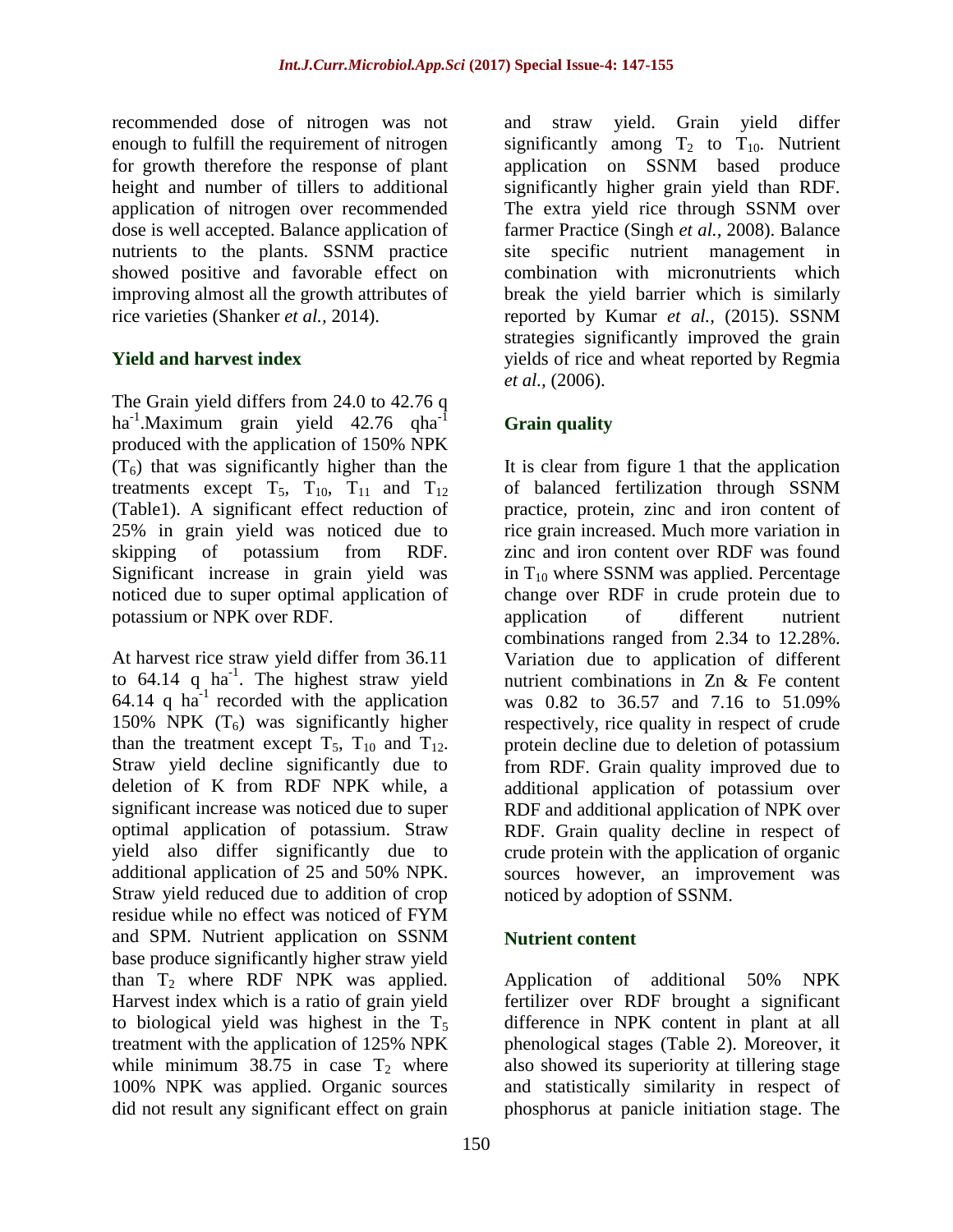increase N content in150% NPK  $(T_6)$  might be due to delayed maturity of rice which could tap up more nitrogen for longer period as consequence higher content at different phonological stages. Similar result were also

reported by Kondapa Naidu *et al.,* (2009) and Dwivedi *et al.,* (2015). Moreover, Maximum P content in tillering, panicle initiation and at harvest was recorded with the the application of 150% NPK.





**Table.1** Effect of different fertility levels on growth, yield and yield attributing character at harvest stage

|                   | Plant height | No. of tillers per | No. of grains | Test         | Grain yield  | Straw              |                          |
|-------------------|--------------|--------------------|---------------|--------------|--------------|--------------------|--------------------------|
| <b>Treatments</b> | (cm)         | meter row length.  | per panicle   | weight $(g)$ | $(qha^{-1})$ | Yield $(qha^{-1})$ | $H.I$ (%)                |
| 100% NP           | 81.76        | 51.15              | 70.23         | 28.45        | 24.00        | 36.11              | 39.93                    |
| 100% NPK          | 82.88        | 53.25              | 71.45         | 29.45        | 32.00        | 49.67              | 38.75                    |
| $100\%$ NP+125% K | 83.67        | 55.58              | 73.42         | 30.15        | 38.71        | 58.15              | 40.01                    |
| $100\%$ NP+150% K | 84.25        | 56.22              | 75.25         | 30.56        | 39.51        | 59.25              | 40.01                    |
| 125%NPK           | 85.35        | 59.57              | 76.61         | 30.24        | 40.76        | 61.54              | 40.08                    |
| 150%NPK           | 86.83        | 62.87              | 77.12         | 31.42        | 42.76        | 64.14              | 40.00                    |
| $100\%$ NP+CR     | 82.68        | 55.12              | 72.24         | 30.12        | 29.21        | 43.80              | 39.95                    |
| $100\%$ NP+FYM    | 83.68        | 55.14              | 73.35         | 30.16        | 32.77        | 49.15              | 40.020                   |
| $100\%$ NP+SPM    | 82.38        | 56.21              | 73.19         | 30.00        | 32.33        | 48.49              | 40.00                    |
| <b>SSNM</b>       | 85.87        | 60.12              | 76.62         | 31.86        | 42.40        | 63.81              | 39.92                    |
| SSNM-K            | 82.43        | 59.23              | 74.12         | 30.23        | 40.10        | 60.15              | 40.00                    |
| $SSNM+K$          | 84.76        | 60.58              | 76.89         | 32.85        | 42.16        | 63.99              | 39.99                    |
| $SEm \pm$         | 0.71         | 1.26               | 0.28          | 1.19         | 0.99         | 1.11               |                          |
| $CD = 0.05$       | 2.10         | 3.71               | 0.83          | N.S.         | 2.94         | 3.29               | $\overline{\phantom{0}}$ |

RDF NPK (100:60:60), SSNM (100:60:60:25:30:5) CR (Crop residue), SPM 10 t ha<sup>-1</sup> (sulfonated pressmud), FYM 10 t ha-1 (Farm yard manure), H.I (Harvest index).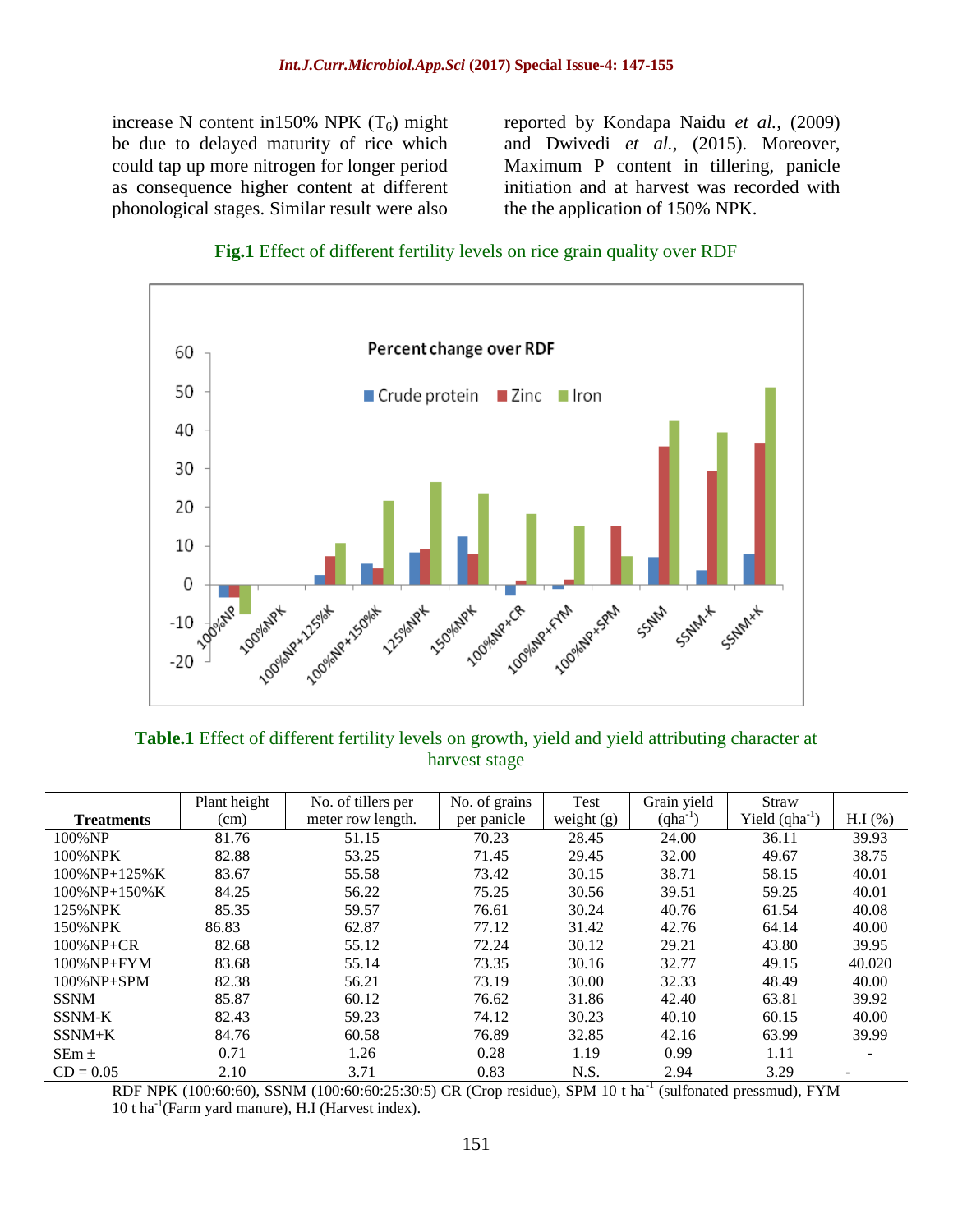| Nontent $(\% )$  |                  |                |                | Prontent $(\% )$ |                  |                |                | Kcontent $(\% )$ |                  |                |                |              |
|------------------|------------------|----------------|----------------|------------------|------------------|----------------|----------------|------------------|------------------|----------------|----------------|--------------|
| <b>Treatment</b> | <b>Tillering</b> | <b>Panicle</b> | <b>Harvest</b> |                  |                  | <b>Panicle</b> | <b>Harvest</b> |                  | <b>Tillering</b> | <b>Panicle</b> | <b>Harvest</b> |              |
|                  |                  | initiation     | Grain          | <b>Straw</b>     | <b>Tillering</b> | initiation     | Grain          | <b>Straw</b>     |                  | initiation     | Grain          | <b>Straw</b> |
| 100%NP           | l.98             | 1.48           | 1.65           | 0.40             | 0.191            | 0.162          | 0.254          | 0.080            | 2.77             | 2.65           | 0.161          | 1.33         |
| 100%NPK          | 2.05             | 1.55           | 1.71           | 0.42             | 0.193            | 0.164          | 0.256          | 0.088            | 2.82             | 2.75           | 0.182          | 1.42         |
| 100%NP+125%K     | 2.08             | 1.57           | 1.75           | 0.43             | 0.195            | 0.169          | 0.265          | 0.089            | 2.91             | 2.82           | 0.191          | l.52         |
| 100%NP+150%K     | 2.12             | 1.59           | . 80           | 0.48             | 0.196            | 0.171          | 0.277          | 0.091            | 3.05             | 2.87           | 0.196          | L.55         |
| 125%NPK          | 2.16             | 1.82           | 1.85           | 0.72             | 0.198            | 0.172          | 0.256          | 0.099            | 2.97             | 2.85           | 0.195          | 1.74         |
| 150%NPK          | 2.24             | 1.92           | 1.92           | 0.76             | 0.200            | 0.176          | 0.283          | 0.120            | 3.06             | 2.89           | 0.201          | 1.91         |
| 100%NP+CR        | 2.02             | 1.50           | 1.66           | 0.41             | 0.192            | 0.169          | 0.259          | 0.110            | 2.83             | 2.66           | 0.182          | l.54         |
| 100%NP+FYM       | 2.04             | 1.52           | . .69          | 0.43             | 0.193            | 0.170          | 0.268          | 0.090            | 2.81             | 2.78           | 0.179          | l.46         |
| 100%NP+SPM       | 2.07             | 1.54           | 1.71           | 0.51             | 0.194            | 0.168          | 0.274          | 0.091            | 2.80             | 2.74           | 0.181          | 1.48         |
| <b>SSNM</b>      | 2.23             | 1.86           | .83            | 0.68             | 0.197            | 0.174          | 0.281          | 0.092            | 2.96             | 2.77           | 0.189          | l.86         |
| SSNM-K           | 2.11             | 1.58           | 1.77           | 0.44             | 0.196            | 0.173          | 0.278          | 0.097            | 2.8              | 2.68           | 0.180          | <b>.57</b>   |
| $SSNM+K$         | 2.20             | 1.81           | 1.84           | 0.69             | 0.198            | 0.175          | 0.280          | 0.098            | 3.04             | 2.88           | 0.199          | 1.87         |
| $SEm \pm$        | 0.97             | 0.07           | 0.05           | 0.03             | 0.004            | 0.001          | 0.002          | 0.014            | 0.03             | 0.05           | 0.003          | 0.02         |
| $CD = 0.05$      | N.S              | 0.22           | 0.14           | 0.08             | N.S              | 0.004          | 0.006          | N.S.             | 0.10             | 0.14           | 0.010          | 0.07         |

## **Table.2** Effect of different fertility levels on N, P and K content (%) at various stages

## **Table.3** Effect of different fertility levels on S content  $(\%)$ , Zn content  $(mg kg^{-1})$  and B content  $(mg kg^{-1})$  at various stages

| Scontent $(\% )$  |                  |                           |       | $\mathbf{Z}$ n content (mg kg <sup>-1</sup> ) |                  |            |                | <b>B</b> content $(mg kg^{-1})$ |                  |                |                |              |
|-------------------|------------------|---------------------------|-------|-----------------------------------------------|------------------|------------|----------------|---------------------------------|------------------|----------------|----------------|--------------|
| <b>Treatment</b>  | <b>Tillering</b> | Panicle<br><b>Harvest</b> |       |                                               | <b>Tillering</b> | Panicle    | <b>Harvest</b> |                                 | <b>Tillering</b> | <b>Panicle</b> | <b>Harvest</b> |              |
|                   |                  | initiation                | Grain | <b>Straw</b>                                  |                  | initiation |                |                                 |                  | initiation     | Grain          | <b>Straw</b> |
| 100% NP           | 0.44             | 0.36                      | 0.22  | 0.21                                          | 36.14            | 21.02      | 27.11          | 5.78                            | 16.80            | 8.30           | 5.60           | 6.62         |
| 100% NPK          | 0.44             | 0.36                      | 0.25  | 0.21                                          | 39.16            | 22.39      | 28.11          | 6.12                            | 17.24            | 8.74           | 6.70           | 6.68         |
| $100\%$ NP+125% K | 0.46             | 0.38                      | 0.26  | 0.23                                          | 38.24            | 24.04      | 30.12          | 7.27                            | 17.59            | 9.25           | 6.89           | 7.50         |
| 100% NP+150% K    | 0.46             | 0.38                      | 0.27  | 0.23                                          | 35.84            | 26.34      | 29.24          | 6.98                            | 19.37            | 1.26           | 7.12           | 7.98         |
| 125%NPK           | 0.47             | 0.37                      | 0.28  | 0.20                                          | 39.23            | 23.25      | 30.68          | 7.24                            | 16.45            | 16.64          | 7.88           | 8.95         |
| 150% NPK          | 0.48             | 0.37                      | 0.28  | 0.21                                          | 36.15            | 28.04      | 30.25          | 7.54                            | 22.70            | 14.41          | 8.39           | 9.40         |
| $100\%$ NP+CR     | 0.45             | 0.35                      | 0.27  | 0.19                                          | 38.12            | 24.23      | 28.34          | 7.11                            | 16.80            | 8.51           | 6.50           | 6.68         |
| $100\%$ NP+FYM    | 0.45             | 0.35                      | 0.27  | 0.17                                          | 38.45            | 31.45      | 28.45          | 6.98                            | 17.20            | 8.88           | 6.88           | 7.30         |
| $100\%$ NP+SPM    | 0.52             | 0.43                      | 0.34  | 0.23                                          | 42.38            | 30.98      | 32.32          | 7.24                            | 18.54            | 10.23          | 7.23           | 7.80         |
| <b>SSNM</b>       | 0.54             | 0.46                      | 0.35  | 0.24                                          | 52.17            | 35.06      | 38.12          | 9.45                            | 23.53            | 16.86          | 8.24           | 9.60         |
| SSNM-K            | 0.53             | 0.45                      | 0.34  | 0.25                                          | 51.25            | 33.23      | 36.38          | 9.44                            | 21.45            | 13.13          | 7.98           | 9.20         |
| $SSNM+K$          | 0.46             | 0.46                      | 0.35  | 0.25                                          | 53.45            | 35.25      | 38.39          | 9.46                            | 25.18            | 16.93          | 8.50           | 9.80         |
| $SEm \pm$         | 0.01             | 0.01                      | 0.01  | 0.01                                          | 1.09             | 1.21       | 1.38           | 0.005                           | 0.56             | 0.85           | 0.12           | 0.18         |
| $CD = 0.05$       | 0.02             | 0.04                      | 0.03  | 0.03                                          | 3.22             | 3.57       | 4.07           | 0.015                           | 1.65             | 2.52           | 0.36           | 0.52         |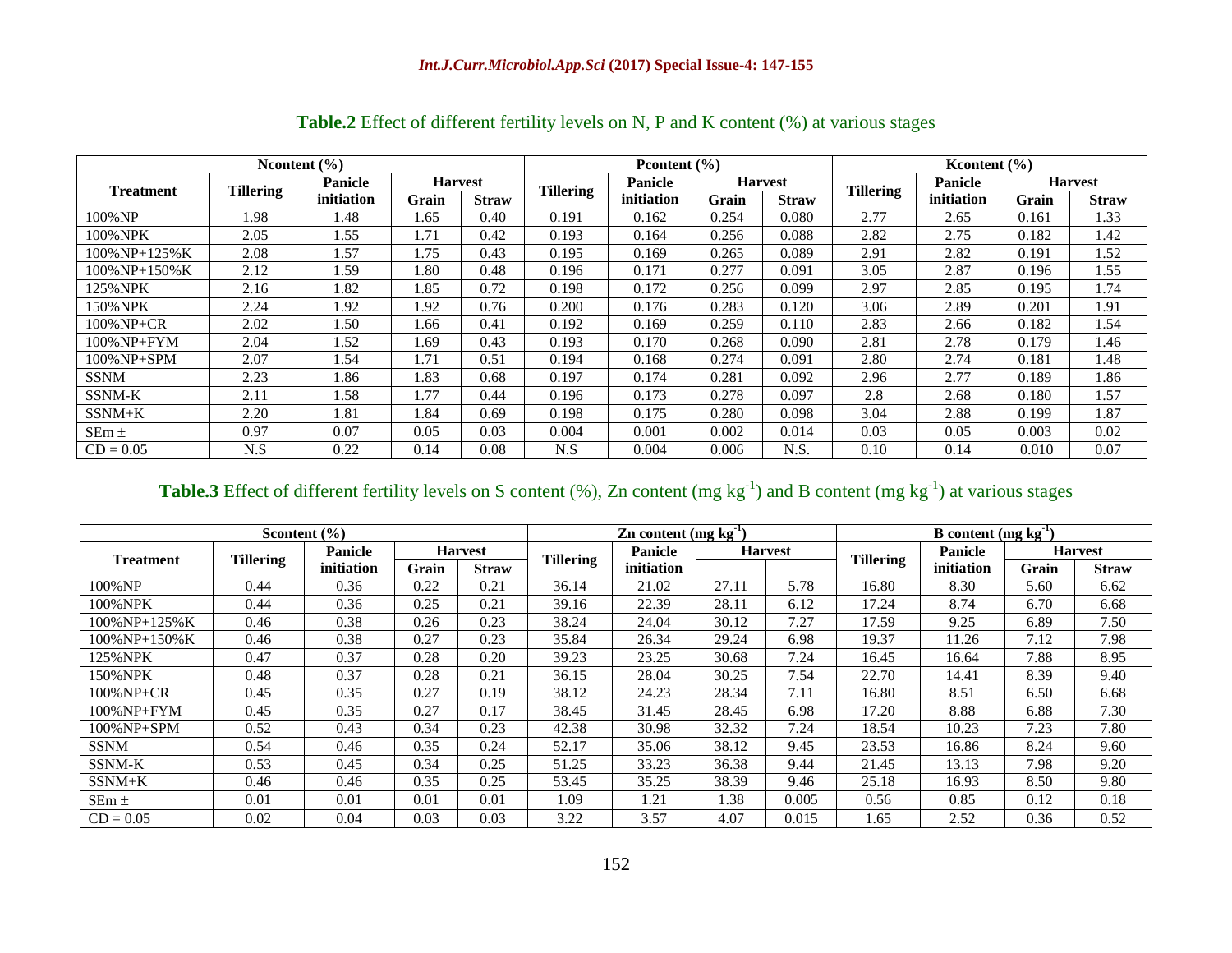|                    |                  |                           | <b>Harvest</b> |              |
|--------------------|------------------|---------------------------|----------------|--------------|
| <b>Treatment</b>   | <b>Tillering</b> | <b>Panicle initiation</b> | Grain          | <b>Straw</b> |
| 100% NP            | 312.65           | 170.21                    | 56.58          | 148.89       |
| 100%NPK            | 326.85           | 174.43                    | 61.45          | 162.86       |
| $100\%$ NP+125% K  | 329.26           | 179.73                    | 67.97          | 169.44       |
| $100\%$ NP+150% K  | 349.76           | 199.08                    | 74.67          | 193.95       |
| 125%NPK            | 350.45           | 195.71                    | 77.65          | 186.87       |
| 150%NPK            | 353.37           | 191.83                    | 75.88          | 183.55       |
| $100\%$ NP+CR      | 340.74           | 183.58                    | 72.64          | 167.86       |
| $100\%$ NP+FYM     | 335.84           | 184.41                    | 70.63          | 168.87       |
| $100\%$ NP $+$ SPM | 357.70           | 182.13                    | 65.85          | 165.66       |
| <b>SSNM</b>        | 359.56           | 203.96                    | 87.76          | 206.75       |
| SSNM-K             | 364.85           | 208.18                    | 85.59          | 206.96       |
| $SSNM+K$           | 366.93           | 212.22                    | 92.85          | 212.59       |
| $SEm \pm$          | 4.79             | 3.49                      | 4.24           | 2.17         |
| $CD = 0.05$        | 14.14            | 10.32                     | 12.53          | 6.39         |

**Table.4** Effect of different treatments on Iron content (mg kg<sup>-1</sup>) of rice at different stages

Although minimum P content was recorded with the application of 100% NP  $(T_1)$ . It was mainly due to comparative lower dry matter accumulation in absence of such nutrients. Moreover, increase in P content under  $T_6$ was may be due to high dose of balance fertilization. P uptake at tillering, panicle initiation and in harvesting stage (grain+straw and total biomass) followed similar trend was found in case of nitrogen. Furthermore, treatment which received 50% more nutrients over RDF resulted significantly higher K content in tillering, panicle initiation and harvest stage comparatively better root development with super optimal level of NPK will exploit more reserve K from soil as well as applied through fertilizer. Secondly due to fact that K which play a vital role in activating several enzymatic activities of plant therefore higher application of K resulted higher K content in plant (Dwivedi *et al.,* 2015). Similar opinions were also put forward by Dwivedi *et al.,* (2015) and Kumar *et al.,* (2015).

Sulphur content at tillering, panicle and harvest stage varied significantly due to various treatments (Table 3). Maximum Sulfur content at all the stages was recorded

with the application of SSNM and SSNM+K package respectively was significantly higher than the treatments except  $T_9$  and  $T_{11}$ . Additional application of 25 and 50% K, resulted non-significant effect while 25 and 50% NPK significant effect on content of sulphur. Among organic source with the exception of 100% NP+SPM exhibited nonsignificant effect over RDF. Nutrient application on SSNM base produced significantly higher sulfur content than  $T_2$ where RDF NPK practiced. These finding are in consonance with the finding of Kondapa Naidu *et al.,* (2009) and Kumar *et al.,* (2015).

Data presented in Table 3 & 4 revealed that treatment which receive SSNM+K  $(T_{12})$ better content of micronutrients (Zn, B & Fe). Nutrient application on SSNM based resulted significantly higher content and uptake of micronutrient over RDF due to balance application and possibility poor availability from native source. Additional application of 25 and 50% K over RDF showed significant effect. Micronutrients content (Zn, B  $\&$  Fe) at various stages differ significantly due to additional application of 25 and 50% NPK over 100% RDF. Organic sources with exception of SPM were unable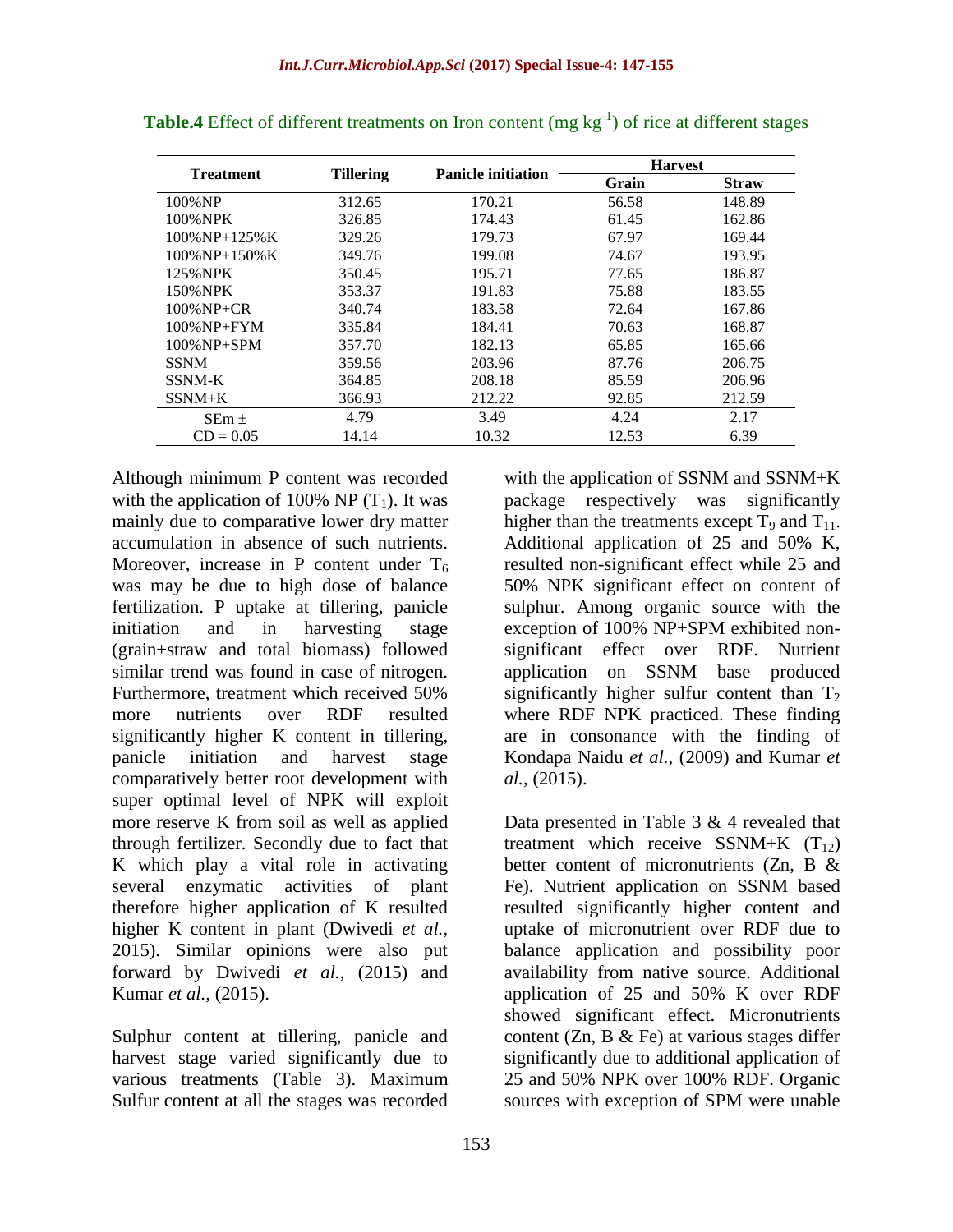to show any significant effect. Micronutrients content (Zn, B & Fe) at various stages differs significantly between  $T_2$  and  $T_{10}$ . Nutrient application on SSNM based resulted in significant higher Micronutrients content (Zn, B & Fe) at various stages than  $T_2$  where RDF was applied. These finding are in consonance with the finding of Kondapa Naidu *et al.,* (2009) and Kumar *et al.,* (2015).

On the basis of experiment it can be concluded that balanced nutrient management for rice through site specific nutrient management can be best option in terms of crop productivity, soil fertility and economic feasibility. Although the experimental soil was medium in available potassium but application of potassium in balanced manner improves the quality of produce and maintains the potassium level in soil. The soil reserve K should not be allowed to be depleted to a great extent which may lead to fixation of the K applied in nominal doses without benefiting the crop (Sahoo etal (1998). Therefore, it is suggested that K should be applied to each crop as a soil maintenance dose.

## **References**

- A.O.A.C., 1960. Methods of Analysis. Association of Official agricultural Chemists, Washington, D.C.  $9<sup>th</sup>$ edition, 15-16.
- Anonymous, 2015. Agri. Statistics at a glance.Ministry of Agriculture.GOI: and FAS/New Delhi.
- Cakmak, I., 2005. The role of potassium in alleviating detrimental effects of abiotic stress in plants. Journal of plant nutrient Soil Science168, 521-523.
- Dwivedi, A., Singh, A., Kumar, V., Naresh, R.K., Tomar, S.S., Dev, I., 2015. Population studies, phenology and quality of mashbean and maize as

influenced by planting geometry and nutrient management under intercropping system, Progressive Agriculture 15 (1), 95–98.

- Gomez, K.A., Gomez, A.A., 1984. Statistical procedure for Agricultural Research An international Rice Research Institute Book. John Willey and sons,  $2<sup>nd</sup>$  edition, 329.
- Kumar, A., Kumar, A., Dwivedi, A., Dhyani, B.P., Shahi, U.P., Sengar, R.S., Singh, A., Tomar, S.S., 2015. Production potential, nutrient uptake and factor productivity of scented rice in rice-wheat cropping system alongwith physicochemical and microbiological properties under site specific integrated plant nutrient management.Journal of Pure and Applied Microbiology 9(2), 1487– 1497.
- Lindsay, W.L., Norvell, W.A., 1978. Development of a DTPA soil test for Zn, Fe, Mn and Cu. Soil Science Society of America journal 42, 421– 428.
- Marschner, H., 1995. Mineral Nutrition of Higher Plants. 2<sup>nd</sup> ed. p. 889 Academic Press, San Diego, USA.
- Page, A.L., 1982. Methods of Soil Analysis: Part 2. Chemical and Microbiological Properties. American Society of Agronomy, Soil Science Society of America, Madison, WI, USA.
- Rajkumara, S., 2008. Lodging in cereals a review. Agricultural Review 29, 55– 60.
- Regmia, A.P., Ladhaa, J.K., 2006. Enhancing Productivity of Rice Wheat System through Integrated Crop Management in the Eastern Gangetic Plains of South Asia, Journal of Crop Improvement (15), 147–170.
- Sahoo, D., Rout, K.K. and Mishra, V. 1998. Effect of twenty five years of fertilizer application on the productivity of rice-